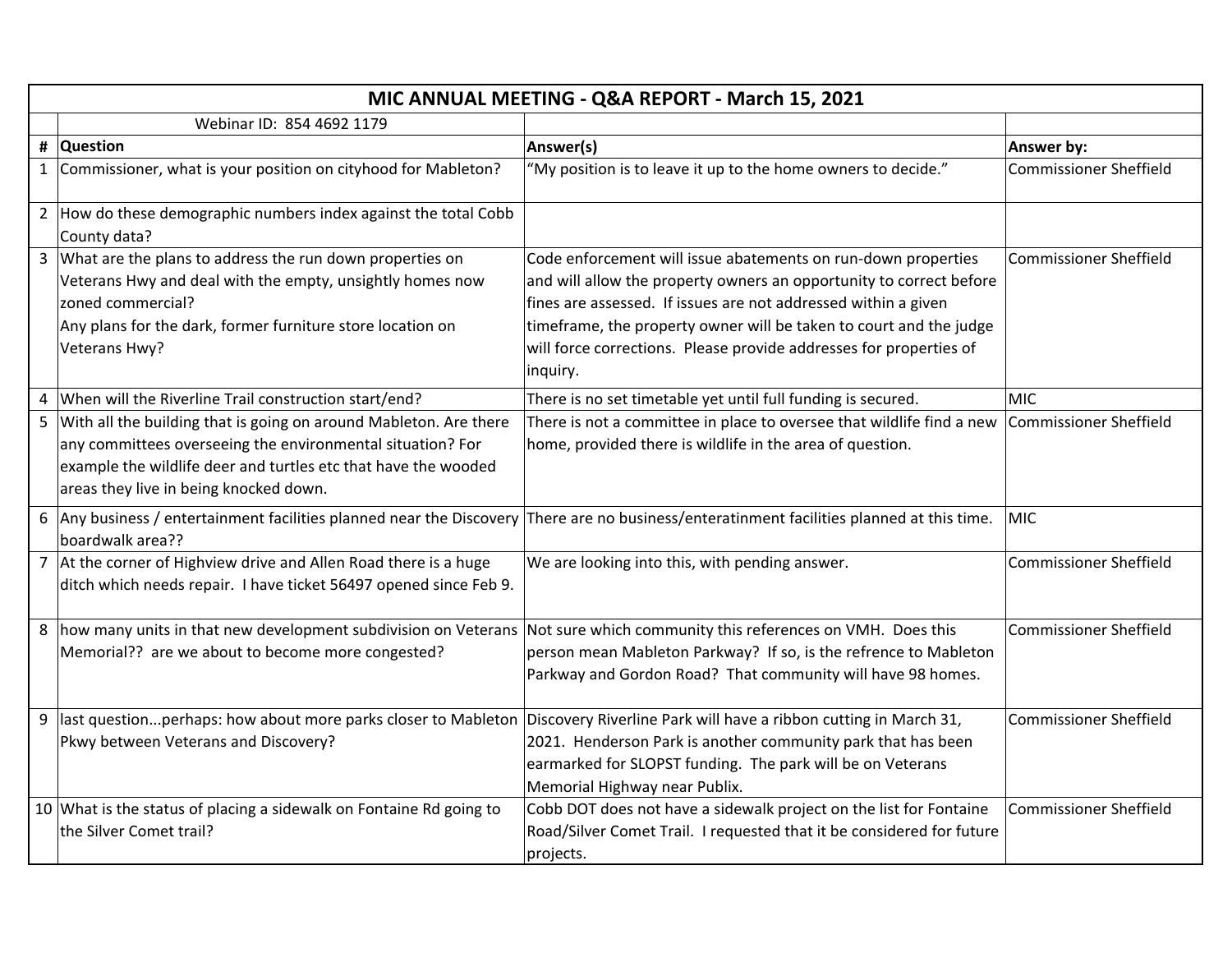| 11 Aside from adding rooftops, what are some other measures being                                                                                   | MIC is planning on creating a Community Improvement District and                                                                                                                                                 | MIC                           |
|-----------------------------------------------------------------------------------------------------------------------------------------------------|------------------------------------------------------------------------------------------------------------------------------------------------------------------------------------------------------------------|-------------------------------|
| taken to attract businesses to the Mableton community?                                                                                              | working with Cobb Chamber on initiatives to attract more                                                                                                                                                         |                               |
|                                                                                                                                                     | commercial activity in the area.                                                                                                                                                                                 |                               |
| 12 what are plans for old kmart?                                                                                                                    | Spoke with the owner just last week. The plan is to subdivide the                                                                                                                                                | <b>Commissioner Sheffield</b> |
|                                                                                                                                                     | interior into three retail spaces. They are closed to inking the lease                                                                                                                                           |                               |
|                                                                                                                                                     | agreement with one of the retailers.                                                                                                                                                                             |                               |
|                                                                                                                                                     | 13 Are there any plans to work with the county and state DOT to help Georgia DOT has deferred speeding to the local police. There are no                                                                         | <b>Commissioner Sheffield</b> |
|                                                                                                                                                     | curb speeding on Veterans Memorial and make that thoroughfare  immediate plan to make the road pedestrian and family friendly. It                                                                                |                               |
| more pedestrian and family friendly?                                                                                                                | will be proposed to fill in the sidewalk gaps.                                                                                                                                                                   |                               |
| 14 Are there any current discussions on how to improve Riverside                                                                                    | Yes, efforts will be made to meet with apartment onwers to discuss                                                                                                                                               | <b>Commissioner Sheffield</b> |
| Dr.?                                                                                                                                                | redevelopment; discussions are currently under way for a Public                                                                                                                                                  |                               |
|                                                                                                                                                     | Safety Satellite Center.                                                                                                                                                                                         |                               |
| 15 What can be done about the pop up selling at the plaza across<br>from the family dollar/Martin on veterans? Same plaza as the<br>Spanish church. | Call non-emergency police.                                                                                                                                                                                       | <b>Commissioner Sheffield</b> |
| 16 yes the one in Mableton Pkwy & Gordon. Sorry!                                                                                                    | In addition to the response provided, more information can be                                                                                                                                                    | <b>Commissioner Sheffield</b> |
|                                                                                                                                                     | found at www.mableton.org select Zoning from the menu and the                                                                                                                                                    |                               |
|                                                                                                                                                     | information from the Zoning commmitee can be found there. Please                                                                                                                                                 |                               |
|                                                                                                                                                     | let us know if you have any questions about it.                                                                                                                                                                  |                               |
| 17 Will the Hobby Lobby on EW Connector be torn down?                                                                                               | Glad to see that you are on the call tonight. No, it will not be torn<br>down.                                                                                                                                   | <b>Commissioner Sheffield</b> |
| 18 Did I hear the presentation will be sent out                                                                                                     | You can request a copy be sent via email: info@mableton.org or you Commissioner Sheffield<br>can send a message direct from www.mableton.org and select<br>CONTACT US. Subject: "State of Mableton Presentation" |                               |
| 19 What are the roles of the Friends group what does that entail?                                                                                   | The role of the Friends Group is to help monitor the parks and<br>report observed vagrantcy, violations and littering. Eventually, we<br>would like to fundraise for added amenities.                            | <b>MIC</b>                    |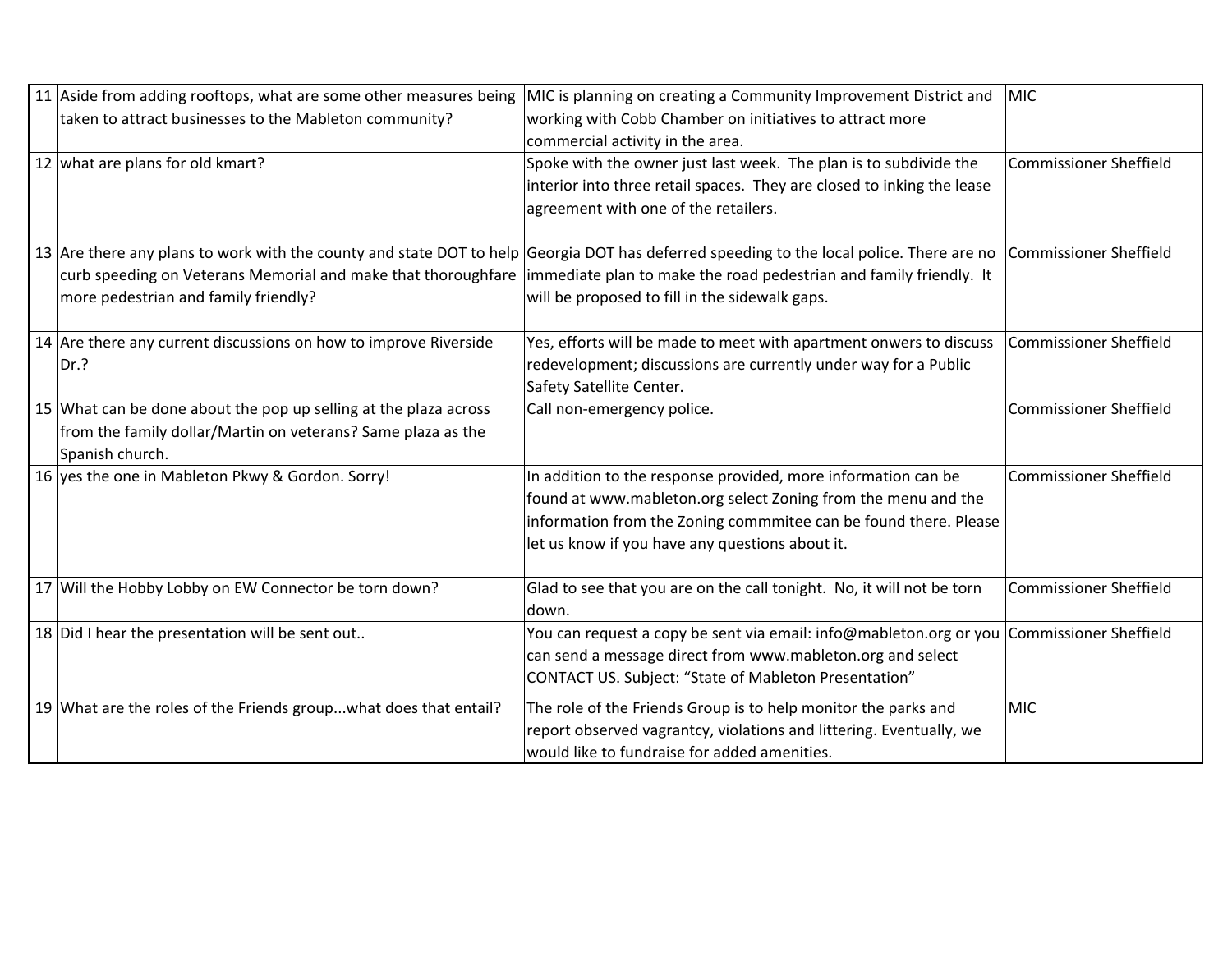| 20 what can you do about adding traffic lights on Veterans memorial<br>Buckner?                                                                                                                                                                                                                                                                                     | I trust that you are well. GDOT conducted a study for this location<br>and determined that it does not require a stop light. I know that<br>there has been several accidents and request for a street light, but<br>unfortunately, one is not warranted. | <b>Commissioner Sheffield</b> |
|---------------------------------------------------------------------------------------------------------------------------------------------------------------------------------------------------------------------------------------------------------------------------------------------------------------------------------------------------------------------|----------------------------------------------------------------------------------------------------------------------------------------------------------------------------------------------------------------------------------------------------------|-------------------------------|
| 21 Do not forget about the Henderson Park property that is next to<br>the Publix on Veterans Memorial Hwy. It will need a friends group<br>as it is developed as well. Thank you MIC!                                                                                                                                                                               |                                                                                                                                                                                                                                                          | <b>Commissioner Sheffield</b> |
| 22 Julie, what are the plans to bring entertainment to the Barnes<br>Amphitheater?                                                                                                                                                                                                                                                                                  | live answered                                                                                                                                                                                                                                            | <b>Commissioner Sheffield</b> |
| 23 EXCITED!!!!!<br>24 any chance of inviting a few food trucks in for the Farmers Market Sounds like a great idea. You might want to get with MIC as I<br>days?                                                                                                                                                                                                     | believe they coordinated efforts at the UPS store a couple of years<br>ago.                                                                                                                                                                              | <b>Commissioner Sheffield</b> |
| 25 What is the location of the Farmers Market?                                                                                                                                                                                                                                                                                                                      | Mable House Complex, across from the post office or the Mableton<br>Community Garden                                                                                                                                                                     | <b>MIC</b>                    |
| 26 Will the sidewalk on Queen Mill Road ever be extended so that it<br>runs the entire length of Queen Mill Road from Mableton Parkway<br>to Veterans Memorial Hwy?                                                                                                                                                                                                 | That option can be explored. Currently, Queen Mill is not the safest<br>road to take a walk. There are speeding vehicles as well as limited<br>sight of vehicles on the road.                                                                            | <b>Commissioner Sheffield</b> |
| 27 Promoters can't be profitable booking artist at Mable House<br>Barnes Ampitheatre until it is allowed to operate at full capacity.                                                                                                                                                                                                                               | Interesting. What solutions are working across the nation?                                                                                                                                                                                               | <b>Commissioner Sheffield</b> |
| 28 The SeeClickFix app is wonderful and the county is very quick to<br>address the issues! Thank you!                                                                                                                                                                                                                                                               | Thanks for putting that out there.                                                                                                                                                                                                                       | <b>Commissioner Sheffield</b> |
| 29 $\vert$ am a Florida resident and property owner living 50% of my time<br>in Mableton. Am I eligible to join MIC?                                                                                                                                                                                                                                                | Yes, you may join MIC as an associate member. Go to<br>www.mableton.or/membership                                                                                                                                                                        | <b>MIC</b>                    |
| 30 Can you email the slides?                                                                                                                                                                                                                                                                                                                                        | You can request a copy be sent via email: info@mableton.org or you MIC<br>can send a message direct from www.mableton.org                                                                                                                                |                               |
| 31 Larger venues who can limit capacity and still make a profit are<br>starting to open up. For facilities like Mable House we just have to<br>wait until authorities will allow larger capacities so that they can<br>be done in ways that the artist and promoter can make money on<br>the show. I anticipate 2022 will be normal programming for Mable<br>House. |                                                                                                                                                                                                                                                          | N/A                           |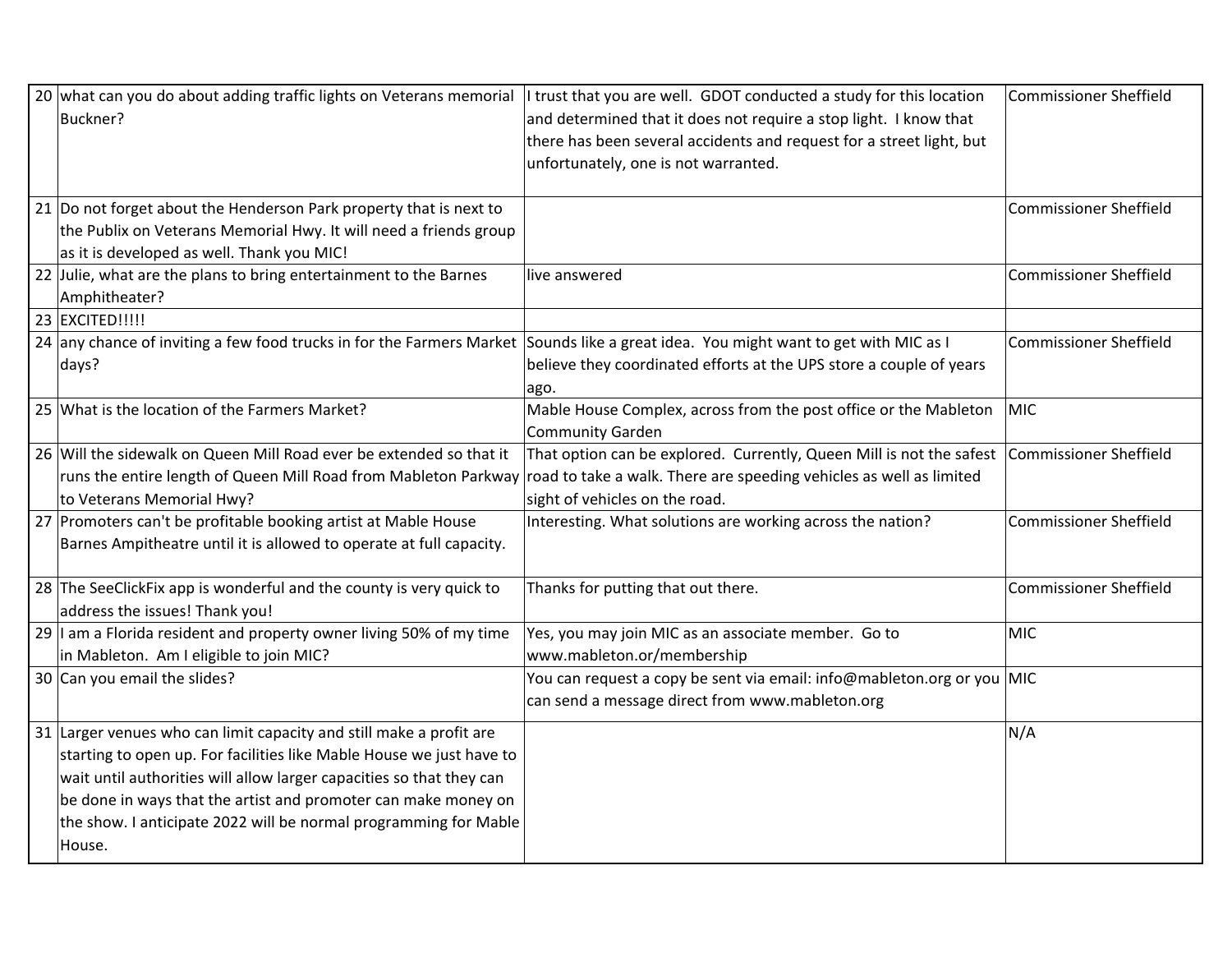| 32 The frequency and volume of accidents at the intersection of E-W  | I have connected with Cobb DOT regarding that intersection.              | <b>Commissioner Sheffield</b> |
|----------------------------------------------------------------------|--------------------------------------------------------------------------|-------------------------------|
| Connector and Fontaine is horrifying. What do you suggest would      |                                                                          |                               |
| be a good way to get a traffic study or otherwise initiated to begin |                                                                          |                               |
| to understand the problem.                                           |                                                                          |                               |
| 33 Thank you Joseph                                                  |                                                                          | N/A                           |
| 34 Hello everyone. Are there any plans with the county to add        | Oakdale Road is under the jurisdiction of the City of Smryna. Please     | MIC                           |
| additional street lights on Oakdale Rd. It's extremely dark until    | contact them at: www.smyrnaga.gov.                                       |                               |
| you turn into your community.                                        |                                                                          |                               |
| 35 Is the MIC parks committee empowered to raise funds for new       | MIC Parks Committee is not empowered to raise funds at this time.        | <b>MIC</b>                    |
| parks that may then be stewarded by the county? Thinking similar     | We work with the our District Commissioner and county staff on           |                               |
| to the recent East Cobb Park expansion - would love to see more      | park projects designated for our area. There are undeveloped             |                               |
| parks in the area, but understand the county may not be              | county-owned parkland in our area, including Henderson Road and          |                               |
| interested in growing the number of local parks here                 | Bartlett. For more details about Mableton area parks, visit:             |                               |
|                                                                      | www.mableton.org/parks                                                   |                               |
| 36   @monique sheffield we have lights at our community as I'm       | Oakdale Road is under the jurisdiction of the City of Smryna. Please MIC |                               |
| considered Mableton. I'm referring to lights up and down             | contact them at: www.smyrnaga.gov.                                       |                               |
| Oakdale. Is there a difference in who can address that general       |                                                                          |                               |
| issue? Street lights should be available and operable regardless     |                                                                          |                               |
| of whether the area is incorporated or unincorporated.               |                                                                          |                               |
| 37 Thank you!                                                        |                                                                          | N/A                           |
| 38 Has anyone reviewed the increase in homelessness in the area? It  |                                                                          |                               |
| feels like more people are on corners, at stores asking for          |                                                                          |                               |
| donations.                                                           |                                                                          |                               |
| 39 That's good. Thanks Monique.                                      |                                                                          | N/A                           |
| 40 What can be done to change the church street and Fontaine         | We are looking into this, with pending answer.                           | <b>Commissioner Sheffield</b> |
| railroad crossing to become a no horn crossing?                      |                                                                          |                               |
| 41 There are plans for parks at Henderson and Bartlett. Also as it   | Answered during live session                                             | N/A                           |
| relates to connectivity the Nickajack Greenway is a project that     |                                                                          |                               |
| need advocacy. It would connect 3 parks in Mableton and              |                                                                          |                               |
| eventually connect the Silver Comet Trail with the Chatahhochee      |                                                                          |                               |
| Riverlands Trail.                                                    |                                                                          |                               |